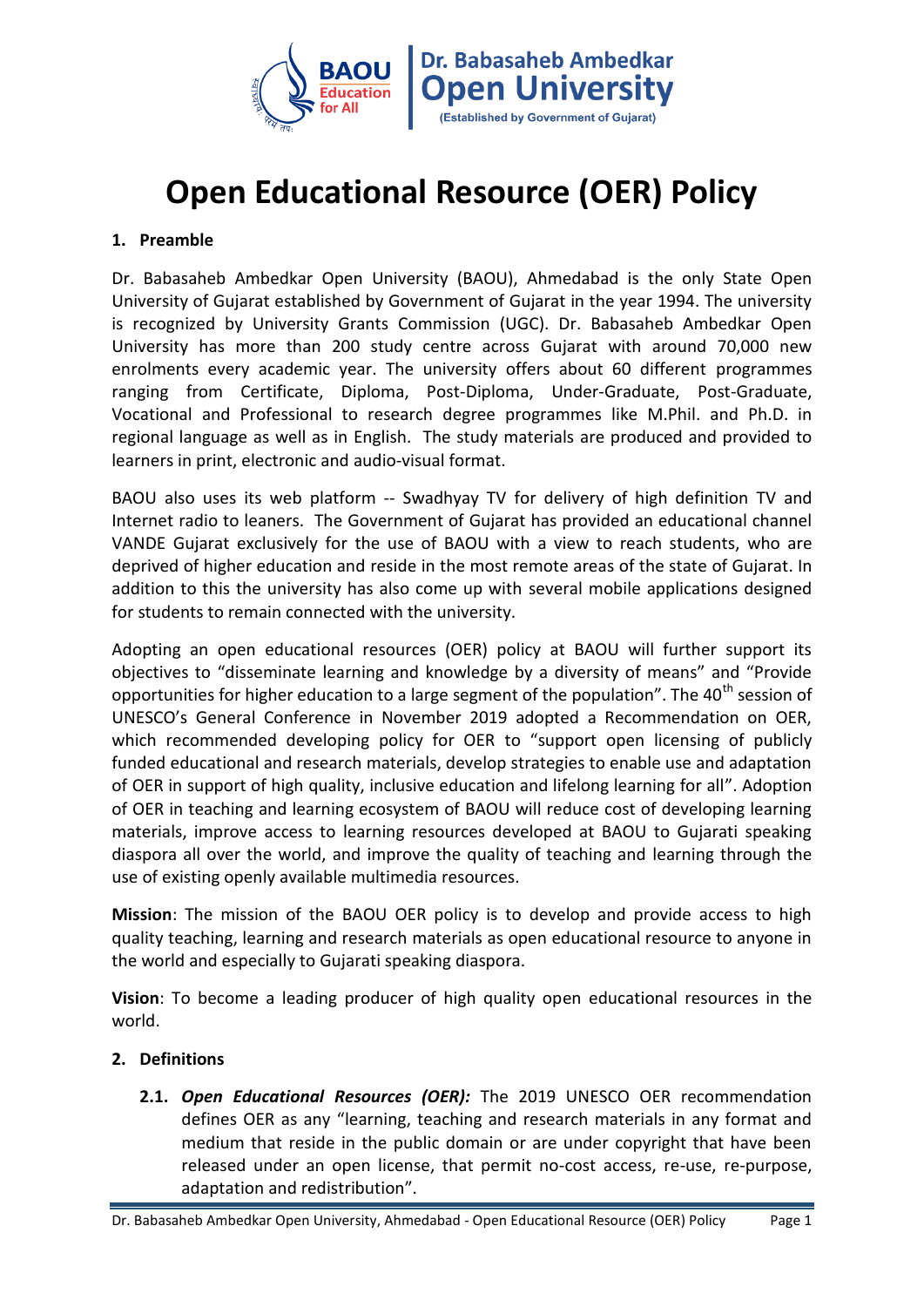

- **2.2. Public Domain:** When the copyright of a learning material has expired or the author has relinquished the right to the public, it is said to be in public domain.
- **2.3.** *OER Creation:* The development/production and sharing of quality assured OER.
- **2.4.** *OER Adoption:* A practice of adopting/ adapting existing OER for use in a course as per the requirements.
- **2.5.** *OER Integration:* It is the practice of integrating OER in teaching and learning resources, following compatible license requirements.
- **2.6.** *OER Sharing:* Making OER accessible, especially online.
- **2.7.** *Content Developer:* Any person (typically author) engaged in the preparation of teaching and learning materials used by BAOU.
- **2.8.** *Copyrights:* This refers to The Copyright Act 1957 (as amended by the Copyright Amendment Act 2012). Copyright law regulates the use of the work of a creator, such as an artist or author and provides exclusive rights to the copyright holder to distribute the work, assign rights or engage in any commercial activity. It is illegal to use copyrighted work without permission of the copyright holder. BAOU is the copyright holder of all teaching and learning materials developed at BAOU.
- **2.9.** *Open License:* Copyright law allows the Copyright holder to assign copyright or license the work to anyone by specifying the license conditions. Open licenses grant permission to access, re-use, revise, remix and redistribute a work without the permission of the copyright holder.
- **2.10.** *Institutional Repository:* It is a platform, or a service provided by BAOU to share the teaching, learning and research materials using accessible formats.

## **3. Policy**

## **3.1. Policy Declaration**

The Dr. Babasaheb Ambedkar Open University, Ahmedabad is committed to promote the use and development of open educational resources (OER) to increase access to educational opportunities and improve quality of teaching and learning.

#### **3.2. Policy Statements**

- 3.2.1. The BAOU management will promote, foster and reward all efforts towards the adoption, integration and sharing of OER in course design, development, quality assurance and delivery.
- 3.2.2. BAOU as publisher and copyrights owner will decide on the content to be published as OER in consultation with the relevant School/Department/Division.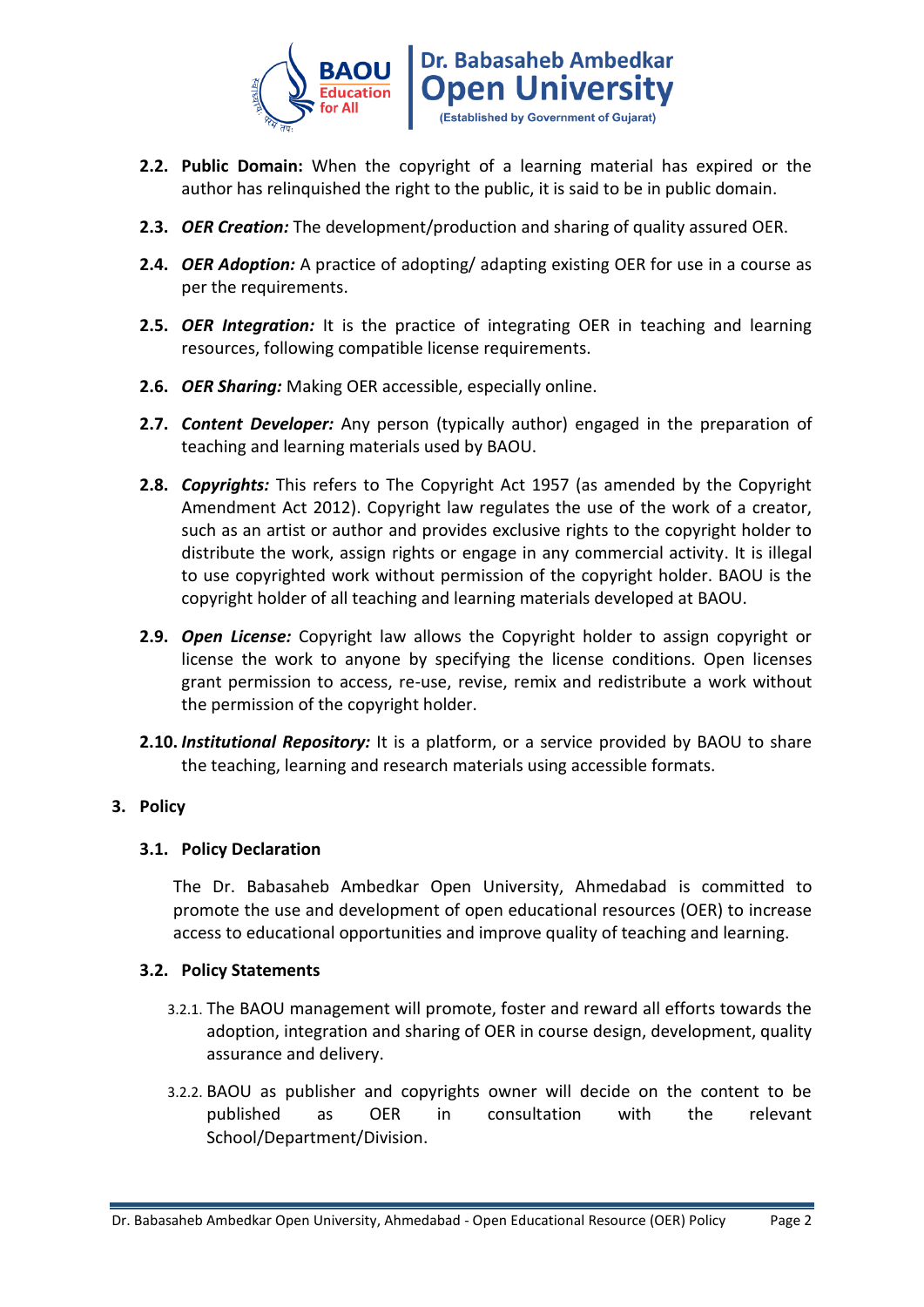

- 3.2.3. Academic and academic support staff will be committed to the philosophy of OER in building capacity and positive attitudes for effective creation, adoption and integration of OER in the development and delivery of courses as well as other professional engagements.
- 3.2.4. Every effort will be made to find suitable OER, before creation of any new course at BAOU, Academic and academic support staff will suitably integrate available OER to optimise resources and reduce the content development time.

#### **3.3. Policy Objectives**

The objectives of the policy are to:

- 3.3.1. Develop awareness about the concept and practices related to OER among all staff;
- 3.3.2. Build capacity among academic and academic support staff to use OER appropriately in their professional engagements;
- 3.3.3. Prepare institutional guidelines and manuals for OER creation, adoption, adaptation and integration;
- 3.3.4. Establish an institutional repository to distribute OER;
- 3.3.5. Continuously monitor and ensure that the policy is implemented effectively;
- 3.3.6. Develop a strategic plan for the implementation of OER policy and monitor its implementation; and
- 3.3.7. Undertake research and evaluation on the effectiveness of the use of OER at BAOU.

#### **3.4. Scope and Applicability**

- 3.4.1. Any deviation/exclusion to this policy will be duly notified by BAOU.
- 3.4.2. All Schools, academic and academic support departments of the University;
- 3.4.3. All content developers within the University and those engaged by the University on temporary/contract basis;
- 3.4.4. All types of learning materials released in physical or electronic format;
- 3.4.5. In cases where the material is developed in collaboration/partnership with other institutions, the guidelines governing the collaboration/partnership as indicated in the MOU/MOA will prevail. However, any such agreement should duly consider this OER Policy before any deviation is agreed upon and approved by the competent authority of the University.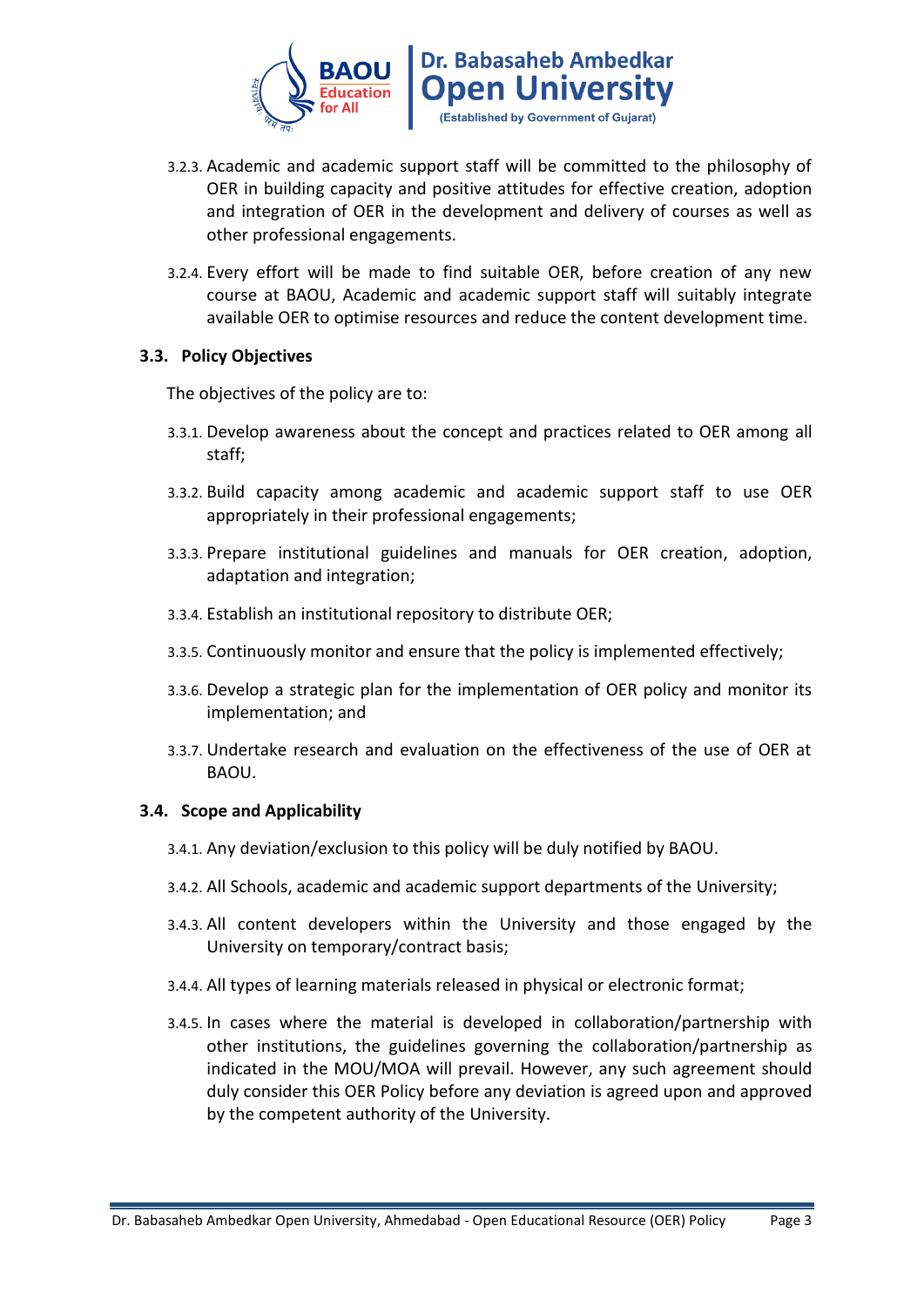

### **3.5. Copyrights and Licences**

- 3.5.1. BAOU is the absolute owner of the copyright of any content created by it.
- 3.5.2. Unless otherwise specified, BAOU supports free and open access to all educational content it owns or co-owns and will make them available through the institutional repository using an open license. The choice of the license will be from the four Creative Commons open license as in Appendix-A.
- 3.5.3. BAOU may make exceptions to the sharing of intellectual property it owns on a case by case basis.
- 3.5.4. Access to intellectual property of BAOU that it considers to be commercially sensitive may also be restricted.
- 3.5.5. The choice of license will be decided by the School/Faculty/Department/ Division who has developed the material and will be vetted by the internal OER Quality Review Board.
- 3.5.6. It is the responsibility of the author(s) of the content to comply with 3.5.5 when revising or remixing existing OER.
- 3.5.7. The license declaration on the OER will be in the following format:

© 20XX Dr. Babasaheb Ambedkar Open University. [Icon for the specific license] Except where otherwise noted, this work is licensed under the terms of the Creative Commons [Specific Licence]. To view a copy of this license, visit [provide a link to the license on creativecommons.org]

3.5.8. Dr. Babasaheb Ambedkar Open University reserves the copyright of its logo and does not permit use of its logo without written permission for derivatives of its works.

#### **3.6. Quality Assurance and Review System**

- 3.6.1. The BAOU institutional repository will strives to provide quality assured OER.
- 3.6.2. Learning resources developed by BAOU and that has undergone peer reviewing and strict quality assurance mechanism inbuilt in the course development process will not require further review prior to uploading on to the institutional repository. All other contributions will be peer reviewed within the department before uploading on the institutional repository.
- 3.6.3. An OER Quality Review Board (BAOU-OER-QRB) will be notified by the Vice-Chancellor to implement the OER policy.
- 3.6.4. The BAOU-OER-QRB will constitute the following members: Chair of the Centre for Internal Quality Assurance, Registrar, Director (Academic), Directors (Different Schools/Departments), and selected 2/3 OER experts from the staff on rotation basis.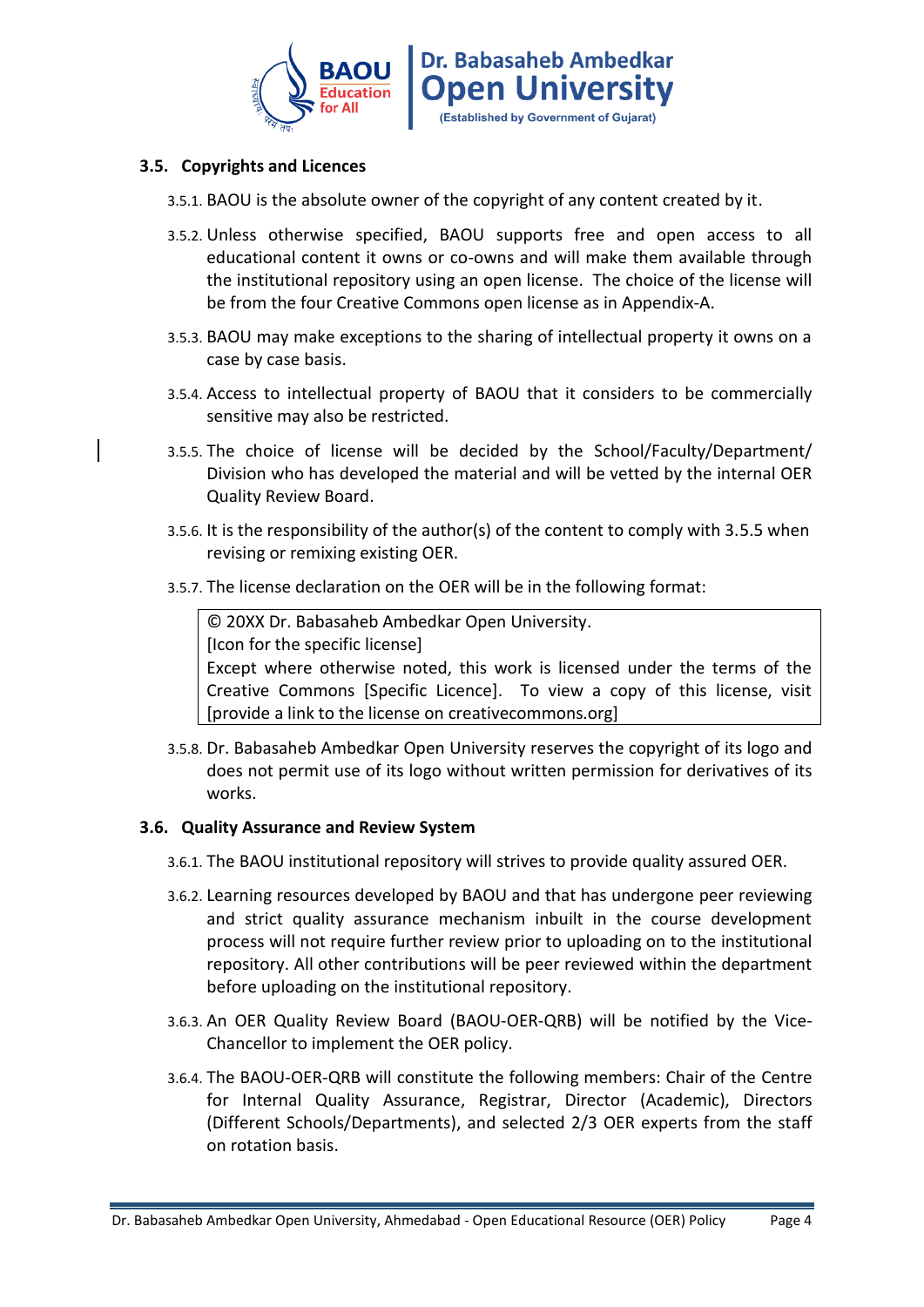

- 3.6.5. The BAOU-OER-QRB will adopt a set of quality assurance (QA) guidelines and indicators to help teachers focus on the quality of OER.
- 3.6.6. The BAOU-OER-QRB will have a three year term, and will report annually to the Academic Planning Board/Board of Management through the Vice Chancellor.

## **3.7. Liability**

- 3.7.1. All OER in the institutional repository will carry a disclaimer indicating that the material is for educational purposes only and that the Dr. Babasaheb Ambedkar Open University absolves itself of any practical misuse of the OER materials or their content. OER authored and published by staff of the BAOU do not necessarily reflect the opinion of the University.
- 3.7.2. An additional caveat will indicate that derivatives of this work are not authorized to use the BAOU's logo without prior written authorisation from the University.
- 3.7.3. The disclaimer to be used in the credit page of the publication will have the following format:

This publication is released for educational purposes, and all information provided are in 'as is' basis. Although the author/s and publisher have made every effort to ensure that the information in this publication was correct at press time, the author/s and publisher do not assume and hereby disclaim any liability to any party for any loss, damage, or disruption caused by errors or omissions, whether such errors or omissions result from negligence, accident, or any other cause. Any views expressed in the publication are that of the author/s, and do not necessarily reflect the views of Dr. Babasaheb Ambedkar Open University. All products and services mentioned are owned by their respective copyrights holders, and mere presentation in the publication does not mean endorsement by Dr. Babasaheb Ambedkar Open University. Derivatives of this work are not authorised to use logo of Dr. Babasaheb Ambedkar Open University.

#### **3.8. Institutional Arrangements**

- 3.8.1. The OER produced by BAOU will be hosted in an institutional repository.
- 3.8.2. Unless otherwise notified by BAOU, the School of Computer Science will be responsible for providing access, maintaining the repository and providing technical support.
- 3.8.3. Regular capacity building workshops/ training on OER will be conducted for the staff, external course writers and academic counsellors of BAOU.
- 3.8.4. A work-flow mechanism for approval and uploading of OER to the institutional repository will be developed.
- 3.8.5. OER QA guidelines for BAOU will be developed and shared amongst the course writers.